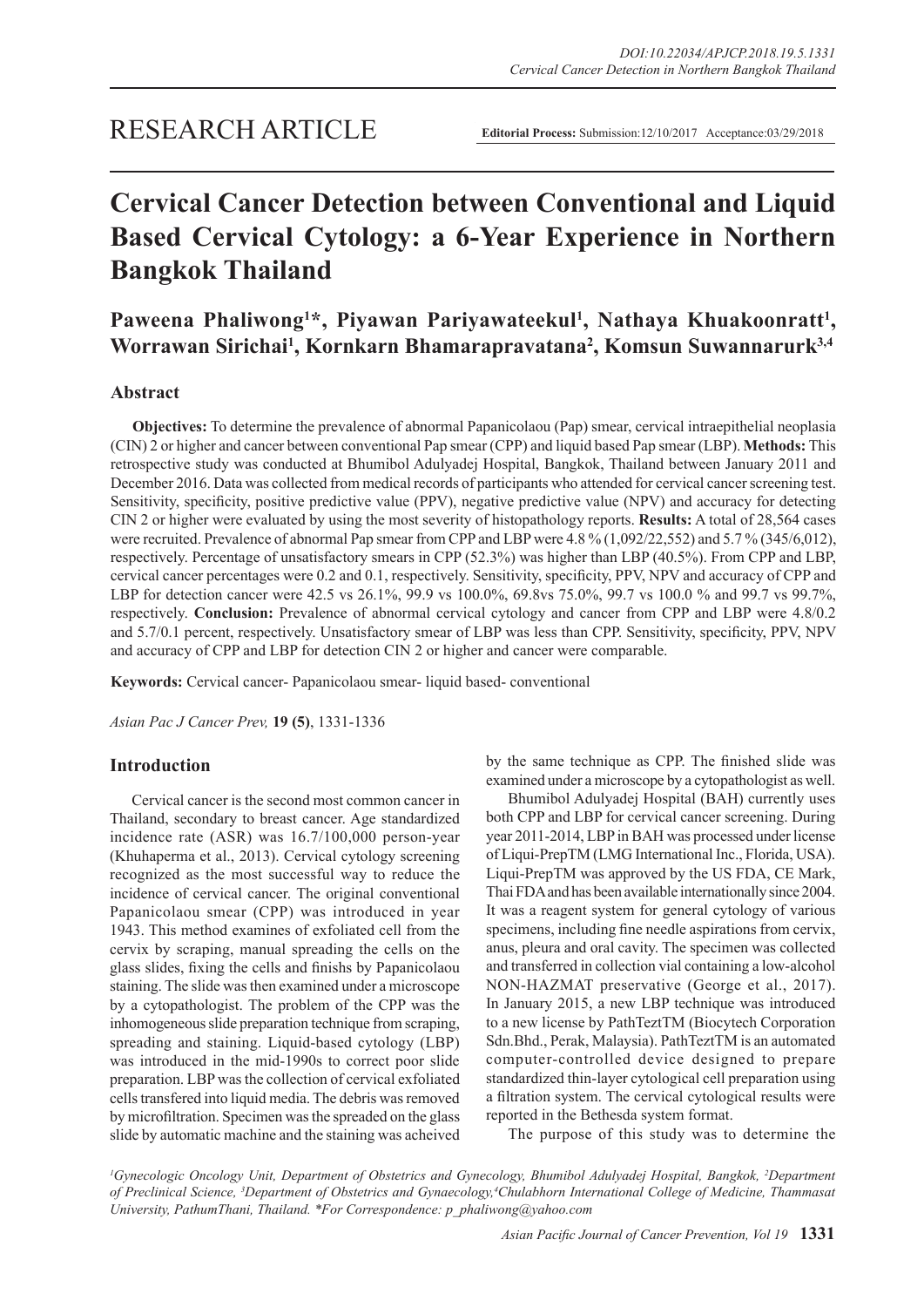prevalence of abnormal Pap smear, cervical intraepithelial neoplasia (CIN) 2 or higher and cancer in comparison between CPP and LBP.

#### **Materials and Methods**

The retrospective study was approved by institutional review board, Bhumibol Adulyadej Hospital (IRB: 029/60). Data were reviewed from medical records in computerized program. Participants in this study were the women who attended the gynecologic clinic at Bhumibol Adulyadej Hospital during the study period (2011-2016). Known cases of pre-invasive, invasive cancer, hysterectomized and pregnant women were excluded from the present study. Specimens were collected by residents and staff members of the Department of Obstetrics and Gynecology.

Demographic data collected were age, menstrual status, underlying diseases, coitarche, number of partners, parity, education, contraception, history of sexual transmitted disease (STD) including human immunodeficiency virus (HIV), smoking and alcohol consumption.

Participants who had abnormal Pap reports as ASC-US (atypical squamous cells of undetermined significance), LSIL (low grade squamous intraepithelial lesion) were counselled to undergo colposcopic directed biopsy and/or endocervical curettage. The alternative option was a repeated cervical cytology within 6 months preferring with HPV testing. Those with atypical squamous cells cannot exclude high grade squamous intraepithelial lesion (ASC-H), High grade squamous intraepithelial lesion (HSIL) or cancer were recommended to undergo colposcopy with cervical biopsy and/or endocervical curettage. The investigation procedure was performed by certified gynecologic oncology specialist. After colposcopy, patients were further managed either by a closed follow up or a surgical procedure namely loop electricelectrosurgical excision procedure, conization and hysterectomy, following the ASCCP guideline.

Continuous variables were expressed as mean and standard deviation (SD). Category data were expressed as number and percentage. Pearson Chi-square and Fisher's exact test were used to analyze the data when appropriate. Analytic program in this study was the SPSS statistic version 18 (SPSS, Chicago, IL, USA). The p-value of 0.05 or less was considered to be statistical significance.

### **Results**

During the study period, a total of 28,564 medical records were examined. There were 22,552 and 6,012 cases in CPP and LBP group, respectively. The mean age of women participating in this study was 39.2 years old. One fifth of cases were of post-menopausal status. The demographic characters in this study were presented in Table 1.

Prevalence of abnormal cervical cytology from CPP, LBP by Liqui-PrepTM and PathTeztTM were 4.8, 5.6 and 5.9%, respectively. Rate of specimen inadequacy of CPP was 52.3%. It was more than that of LBP at 40.5% with statistical difference as represented in Table 2.

Prevalence of cervical cancer from CPP and LBP in this study were 0.2 % (53/22,552) and 0.1% (8/6,012), respectively. There were 142 cases of HSIL report in this study. Twenty-eight of cancer cases were diagnosed from CPP (20) and LBP (8). Around twenty percent (28/142) was the prevalence of cancer from the HSIL report. No cancer was found in LSIL group as represented in Table 3.

Comparison of sensitivity, specificity, PPV, NPV and accuracy of CPP and LBP was represented in Table 4. When the cytological report were HSIL+ (HSIL or worse), the sensitivity of CPP, Liqui-PrepTM and PathTeztTM were 65.5, 66.7 and 54.5, respectively. PPV of CPP, Liqui-PrepTM and PathTeztTM were 35.4, 38.1 and 28.6, respectively. Nearly one- hundred percent of specificity, NPV and accuracy of all three techniques were similar.

When the cytological report were cancer, the sensitivity of CPP, Liqui-PrepTM and PathTeztTM were 42.5, 33.3 and 18.2, respectively. The specificity, NPV and accuracy were nearly one-hundred percent. Positive Likelihood Ratio of all three techniques were extremely high.

#### **Discussion**

Cervical cancer is number one in mortality rate. Screening for cervical cancer is the best way to detect the preinvasive or early invasive cervical cancer. The prevalence of abnormal cervical cytology in Thailand from the CPP varied between 1.7-8.1% (Laiwejpithaya et al., 2009; Kituncharoen et al., 2015; Tanabodee et al., 2015; Kingnate et al., 2016) and from LBP were 3.70-12.30% (Laiwejpithaya et al., 2009; Kituncharoen et al., 2015; Tanabodee et al., 2015; Tangjitgamol et al., 2016), respectively.

In present study, the prevalence rate of abnormal cervical cytology from the CPP and LBP were 4.8 and 5.7%, respectively. The population in this study came from all over Thailand. Even though it was hospital based study, this area was the suburban area that located in the north part of Bangkok. This may represent the exact prevalence of abnormal Pap smear in the different socio-economic status and education.

In this study, the satisfactory rate of specimen from LBP was higher than CPP with statistical difference (59.5 and 47.7%). It was similar to previous literatures that LBP can significantly decrease unsatisfactory rate of smears (Akamatsu et al., 2012; Sigurdsson., 2013; Singh et al., 2015; Gupta et al., 2016; Jeong et al., 2017). However, the adequacy rate of specimen in this study was still lower than Lopez-Alegria's work form Brazil that reporting around 95% (Lopez-Alegria et al., 2015). Nowadays, there are many LBP commercial kit in Thailand. LBP technique can increase the adequacy rate of specimen obtaining. Disadvantages of CPP were suboptimal smears with insufficient squamous cells, dense inflammation, mucin, presence of obscuring blood and thick smears. Overlapping epithelial cells decrease their sensitivity to as low as 50% with rising false negative rate ranging 14-33% (Sharma et al., 2016).

During the period of record reviewing, it was the transitional period from CPP to LBP in Bhumibol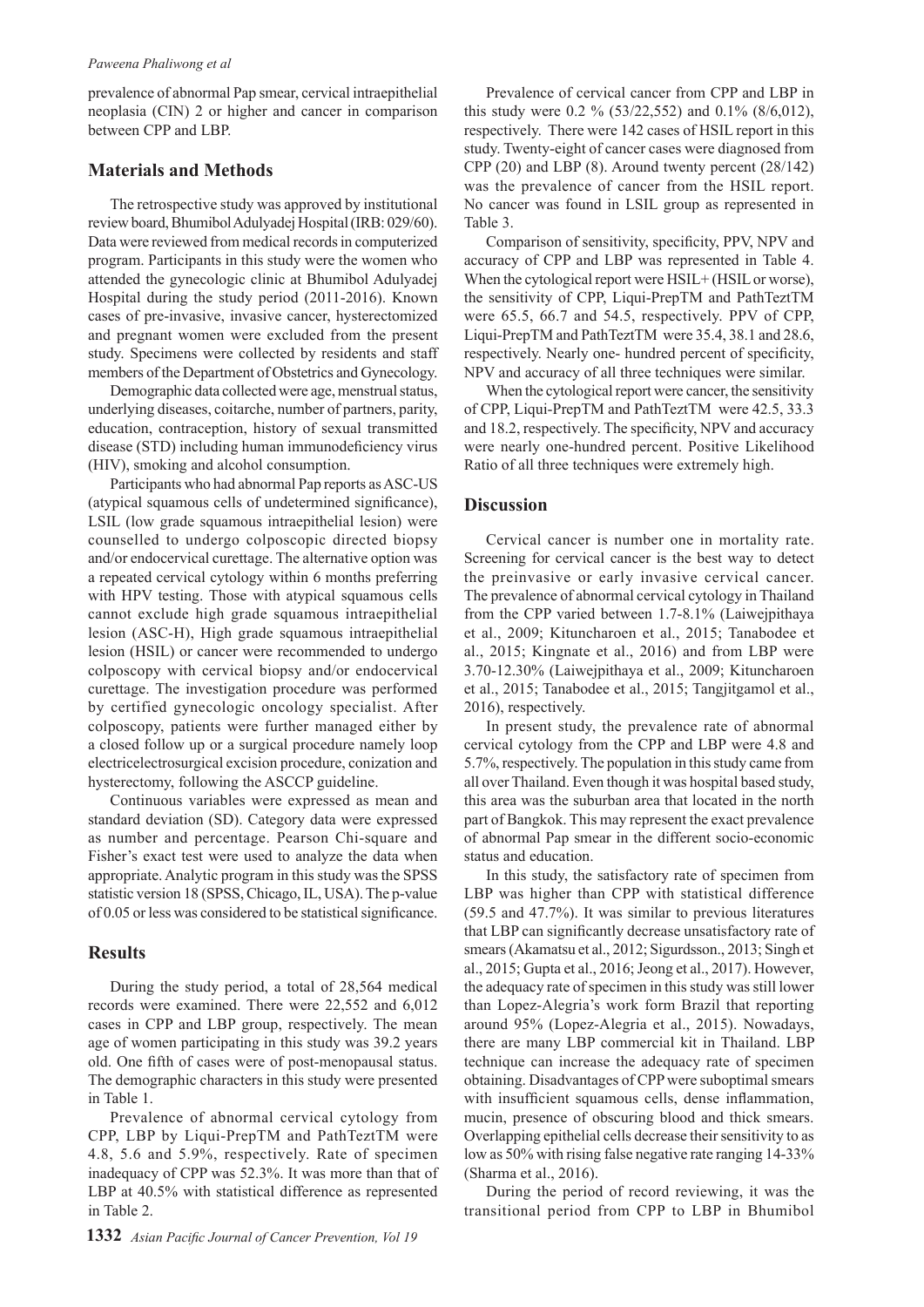| Characteristics                   | CPP ( $n = 22,552$ ) | LBP $(n = 6,012)$ | p-value    |
|-----------------------------------|----------------------|-------------------|------------|
| Age (years)                       | $39.73 + 16.20*$     | 38.63+13.58*      | 0.603      |
| Age group                         |                      |                   | 0.101      |
| $\leq 20$                         | 2,255(10)            | 300(5)            |            |
| 20-39                             | 9,697(43)            | 3,427(57)         |            |
| >40                               | 10,600(47)           | 2,285 (38)        |            |
| Menstrual status                  |                      |                   | 0.228      |
| Pre-menopause                     | 16,914(75)           | 4,930 (82)        |            |
| Menopause                         | 5,638(25)            | 1,082(18)         |            |
| Underlying disease                |                      |                   | 0.221      |
| $\rm No$                          | 18,718 (83)          | 5,351 (89)        |            |
| Yes                               | 3,834(17)            | 661(11)           |            |
| Sexual intercourse                |                      |                   | 0.561      |
| $\rm No$                          | 225(1)               | 120(2)            |            |
| Yes                               | 22,327 (99)          | 5,892 (98)        |            |
| Coitarche (years)                 |                      |                   | 0.087      |
| $< 20$                            | 13,982 (62)          | 3,006 (50)        |            |
| $>20$                             | 8,570 (38)           | 3,006 (50)        |            |
| Number of sexual partners history |                      |                   | 0.480      |
| $0 - 1$                           | 17,591 (78)          | 4,930 (82)        |            |
| >2                                | 4,961 (22)           | 1,082(18)         |            |
| Parity                            |                      |                   | 0.395      |
| $0 - 1$                           | 12,855(57)           | 3,066(51)         |            |
| >2                                | 9,697(43)            | 2,946 (49)        |            |
| Education                         |                      |                   | $0.047***$ |
| < Bachelor                        | 11,953(53)           | 2,345 (39)        |            |
| Bachelor or above                 | 10,599(47)           | 3,667(61)         |            |
| Occupation                        |                      |                   | 0.103      |
| Government officer                | 2,255(10)            | 902(15)           |            |
| Employee                          | 8,345 (37)           | 1,864(31)         |            |
| Housewife                         | 4,510 (20)           | 1,443(24)         |            |
| Student                           | 2,255(10)            | 120(2)            |            |
| Others                            | 5,187(23)            | 1,683(28)         |            |
| Contraception                     |                      |                   | 0.466      |
| $\rm No$                          | 16,688(74)           | 4,208 (70)        |            |
| Oral contraceptive pills          | 677(3)               | 120(2)            |            |
| Others                            | 5,187(23)            | 1,684(28)         |            |
| <b>HIV</b>                        |                      |                   | 0.246      |
| No                                | 21,875 (97)          | 6,012(100)        |            |
| Yes                               | 677(3)               | 0(0)              |            |
| Smoking                           |                      |                   | 0.121      |
| $\rm No$                          | 21,650 (96)          | 6,012(100)        |            |
| Yes                               | 902(4)               | 0(0)              |            |
| Alcohol consumption               |                      |                   | 0.369      |
| $\rm No$                          | 21,650 (96)          | 5,952 (99)        |            |
| Yes                               | 902(4)               | 60(1)             |            |

Table 1. Characteristics of Women Participating in the Study

\*: mean + SD (standard deviation), \*\*:  $n(\%)$ , \*\*\*: The result is significant at  $p < .05$ , CPP: conventional cervical Pap smear, LBP: liquid based cytology, HIV: human immunodeficiency virus

Adulyadej Hospital. Siriraj University Hospital, the foremost research hospital in Thailand, upgraded all their cervical cytology screenings to their in house liquid-based technique (Laiwejpithaya et al., 2009). BAH, still uses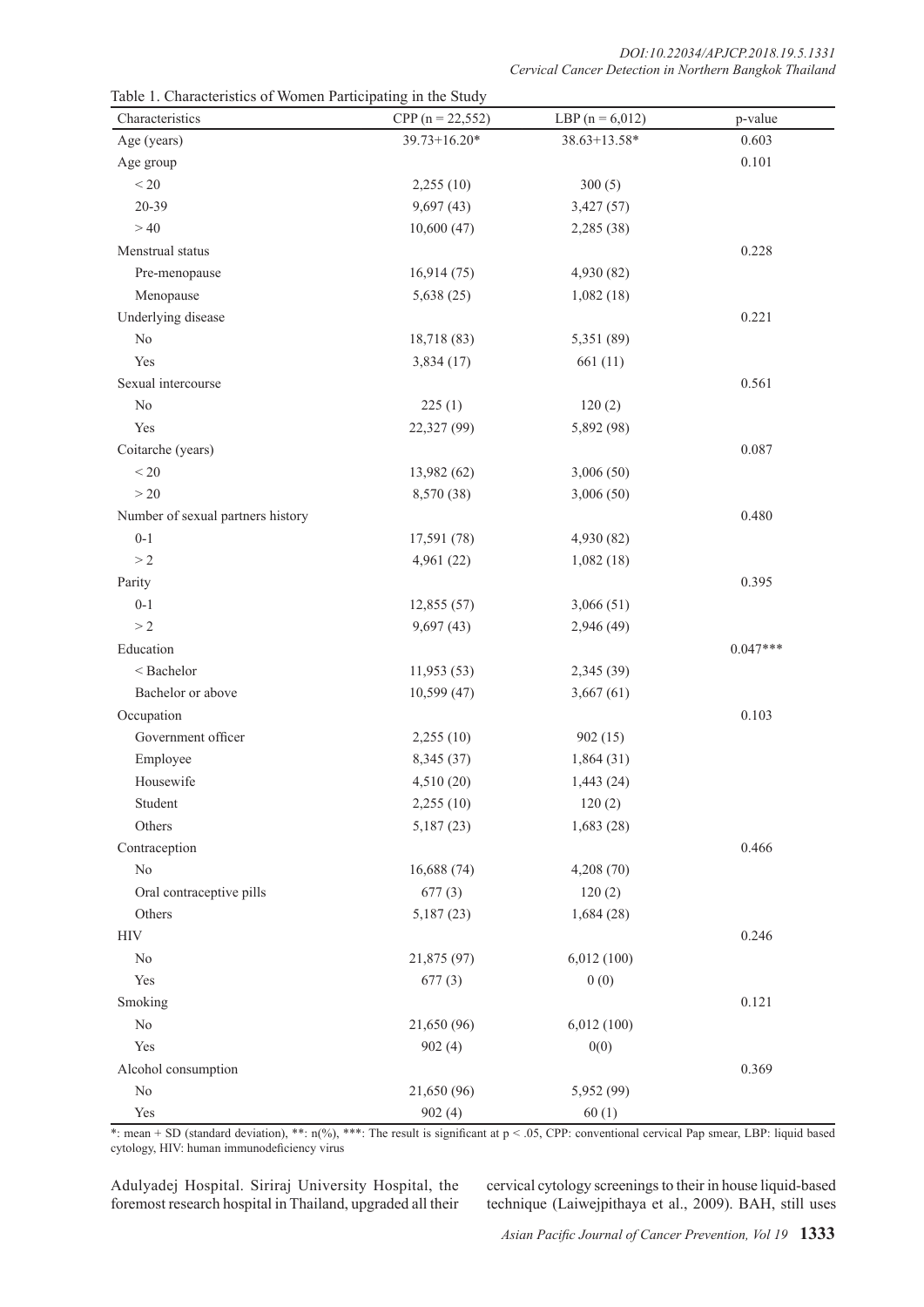#### Table 2. Comparison of Cervical Cytology Results

| Results           | N             | <b>CPP</b>    |                          | LBP         |
|-------------------|---------------|---------------|--------------------------|-------------|
|                   |               |               | Liqui-Prep <sup>TM</sup> | PathTezt™   |
| Specimen          |               |               |                          |             |
| Satisfactory**    | 14,331 (50,2) | 10,751(47,7)  | 1,440(52,5)              | 2,140(65,4) |
| Unsatisfactory    | 14,233 (49,8) | 11,801(52,3)  | 1,301(47,5)              | 1,131(34,6) |
| Cervical Cytology |               |               |                          |             |
| <b>NILM</b>       | 27,127 (94,9) | 21,460 (95,2) | 2,586 (94,4)             | 3,081(94,1) |
| <b>LSIL</b>       | 244(0.9)      | 179(0.8)      | 31(1.1)                  | 34(1.0)     |
| <b>HSIL</b>       | 142(0.5)      | 108(0.5)      | 16(0.6)                  | 18(0.6)     |
| Atypical smear    | 990 (3.5)     | 752 (3.3)     | 103(3.7)                 | 135(4.2)    |
| Cancer            | 61(0.2)       | 53 $(0.2)$    | 5(0.2)                   | 3(0.1)      |
| Total             | 28,564 (100)  | 22,552 (100)  | 2,741 (100)              | 3,271 (100) |

\*n(%), NILM: negative for intraepithelial lesion or malignancy, LSIL: low-grade squamous intraepithelial lesion, HSIL: high-grade squamous intraepithelial lesion, CPP: conventional cervical Pap smear, LBP: liquid based cytology, \*\*: The result is significant at p < .001, Atypical smear: included ASC-US: atypical squamous cells of undetermined significance, ASC-H: atypical squamous cells cannot exclude high grade squamous intraepithelial lesion, AGC: atypical glandular cells, AGCFN: atypical glandular cells favor neoplasia

|  |  |  |  |  | Table 3. Correlation of Cervical Cytology and Histopathology |  |
|--|--|--|--|--|--------------------------------------------------------------|--|
|--|--|--|--|--|--------------------------------------------------------------|--|

| Cytology | <b>CPP</b>   |           |          | LBP                      |        |                 |           | N       |         |     |
|----------|--------------|-----------|----------|--------------------------|--------|-----------------|-----------|---------|---------|-----|
|          |              |           |          | Liqui-Prep <sup>TM</sup> |        | $PathText^{TM}$ |           |         |         |     |
|          | $\leq$ CIN 1 | CIN2/3    | Cancer   | $\leq$ CIN 1             | CIN2/3 | Cancer          | $<$ CIN 1 | CIN2/3  | Cancer  |     |
| $LSIL*$  | 164(91.6)    | 15(8.4)   | 0(0)     | 29(93.6)                 | 2(6.4) | 0(0)            | 33 (97.0) | 1(3.0)  | 0(0)    | 244 |
| $HSIL*$  | 44(40.7)     | 44 (40.7) | 20(18.6) | 5(31.3)                  | (43.7) | 4(25.0)         | 8(44.4)   | 6(33.3) | 4(22.3) | 142 |
| Cancer*  | 10(18.9)     | 6(11.3)   | 37(69.8) | (20.0)                   | 0(0)   | 4(80.0)         | 1(33.3)   | 0(0)    | 2(66.7) | 61  |
| Total    | 218          | 65        | 57       | 35                       | 9      | 8               | 42        |         | 6       | 447 |

\*n(%), LSIL: low-grade squamous intraepithelial lesion, HSIL: high-grade squamous intraepithelial lesion, ≤ CIN 1: cervical intraepithelial neoplasia grade 1 or less, CIN 2/3: cervical intraepithelial neoplasia grade 2, 3, CPP: conventional cervical Pap smear, LBP: liquid based cytology

|              | Table 4. Cancer Detection Rate of Cervical Cancer Screening |                    |                  |                    |                  |                   |  |
|--------------|-------------------------------------------------------------|--------------------|------------------|--------------------|------------------|-------------------|--|
|              |                                                             | <b>CPP</b>         | <b>LBP</b>       |                    |                  |                   |  |
|              |                                                             |                    |                  | Liqui-Prep™        |                  | PathTezt™         |  |
|              | $HSIL+$                                                     | Cancer             | $HSIL+$          | Cancer             | $HSIL+$          | Cancer            |  |
| Sensitivity* | 65.5                                                        | 42.5               | 66.7             | 33.3               | 54.5             | 18.2              |  |
|              | $(54.5 - 75.3)$                                             | $(31.9 - 53.5)$    | $(34.8-90.0)$    | $(9.9-65.1)$       | $(23.3 - 83.2)$  | $(2.2 - 51.7)$    |  |
| Specificity* | 99.5                                                        | 99.9               | 99.5             | 100                | 99.5             | 100               |  |
|              | $(99.4 - 99.6)$                                             | $(99.8-99.9)$      | $(99.1 - 99.7)$  | $(99.8 - 100.0)$   | $(99.2 - 99.7)$  | $(99.8 - 100)$    |  |
| $PPV*$       | 35.4                                                        | 69.8               | 38.1             | 80.0               | 28.6             | 66.7              |  |
|              | $(30.0-41.1)$                                               | $(57.2 - 79.9)$    | $(23.8 - 54.7)$  | $(32.5 - 97.1)$    | $(16.0 - 45.5)$  | $(16.3 - 95.3)$   |  |
| $NPV^*$      | 99.8                                                        | 99.7               | 99.8             | 99.7               | 99.8             | 99.7              |  |
|              | $(99.8-99.9)$                                               | $(99.7-99.8)$      | $(99.6 - 99.9)$  | $(99.5-99.8)$      | $(99.7-99.9)$    | $(99.6 - 99.7)$   |  |
| Accuracy*    | 99.4                                                        | 99.7               | 99.4             | 99.7               | 99.4             | 99.7              |  |
|              | $(99.3-99.5)$                                               | $(99.6 - 99.7)$    | $(99.0 - 99.6)$  | $(99.5-99.8)$      | $(99.0 - 99.6)$  | $(99.4 - 99.8)$   |  |
| $LR+*$       | 141.5                                                       | 597.1              | 139.9            | 909.6              | 118.5            | 592.7             |  |
|              | $(110.7 - 180.8)$                                           | $(345.4 - 1032.2)$ | $(71.3 - 274.5)$ | $(109.5 - 7553.6)$ | $(56.6 - 248.1)$ | $(57.8 - 6069.9)$ |  |
| $LR-*$       | 0.35                                                        | 0.58               | 0.33             | 0.67               | 0.46             | 0.82              |  |

HSIL+: high-grade squamous intraepithelial lesion or worse, PPV: positive predictive value, NPV: negative predictive value, LR+: Positive Likelihood Ratio, LR-: Negative Likelihood Ratio, \*% and (95% Confidence Interval), CPP: conventional cervical Pap smear, LBP: liquid based cytology

 $(0.26-0.46)$   $(0.48-0.69)$   $(0.15-0.75)$   $(0.45-0.99)$   $(0.24-0.87)$   $(0.62-1.08)$ 

both CPP and LBP. We consider upgrade all to liquid based technique in the near future when LBP cost is reduced. Prevalence of our cervical cancer by CPP and LBP methods were 0.2 and 0.1%, respectively. Prevalence of cervical cancer from previous study in Thailand were found to be between 0.14-1.4% in CPP and 0.02-0.9% in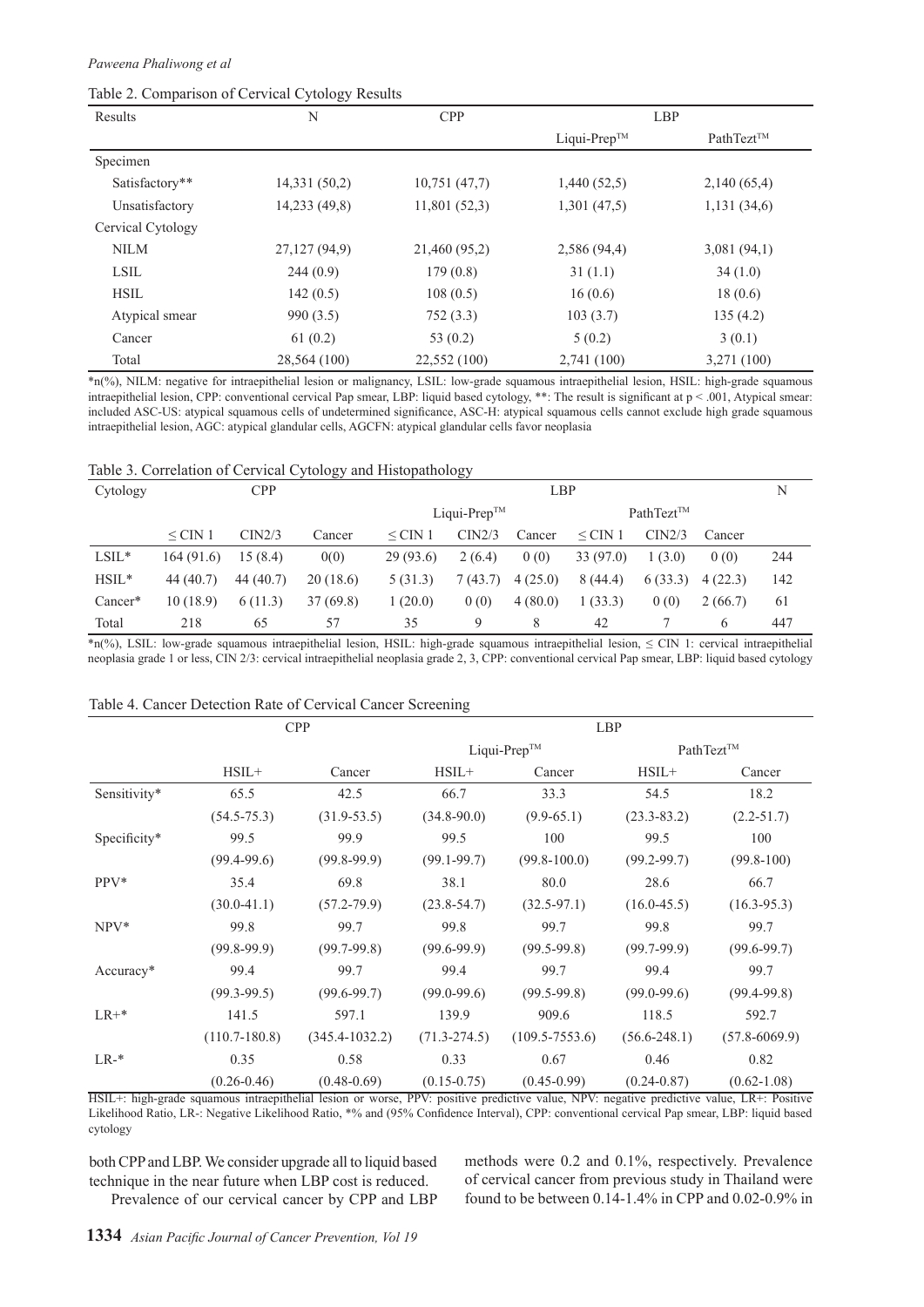When the efficacy of cervical cancer detection between CPP and LBP were compared in women with HSIL or higher, specificity, NPV and accuracy of CPP or LBP were comparable at nearly one hundred percent.

When Pap report was of HSIL or higher groups, sensitivity of CPP and LBP were around two-third. The sensitivity of CPP was similar to LBP at 60%. There was no difference between both types of LBP. PPV in present study was lower than that of previous studies by Laiwejpithaya et al., (2009) while the sensitivity and specificity were compatible with reports by Arbyn et al., (2008). Arbyn et al., (2008) compared test performance characteristics of conventional to liquid-based cervical cytology sample. Their work was a systemic review and meta-analysis, published between 1991-2007. Approximately 90% of the participants were European women. For HSIL or higher groups, sensitivity and specificity were similar for conventional and liquid-based preparation (55.2% vs 57.1%, 96.7% vs 97.0%).

In this study, the cytological reports of cancer from LBP were of small number of cases. Only 3 and 5 cases came from PathTeztTM and Liqui-PrepTM technique, respectively. Only 8 and 53 cases came from LBP and CPP methods. This caused the sensitivity of cancer cytology for CPP to be higher than that of LBP.

The performance of CPP in this study was compared to the result from work by 2016 work of Cobucci et al., (2016). The percentage of sensitivity, specificity, PPV and NPV for HSIL or worse groups in this study and Cobucci's work were 65.5/64, 99.5/84, 35.4/99 and 99.8/99, respectively. The results from this study were comparable to the previous study.

In the present study, the performance of CPP, Liqui-PrepTM and PathTeztTM were compared. The number of cases in Liqui-PrepTM and PathTeztTM method were 2,741 and 3,271 cases, respectively. The sensitivity, specificity, PPV, NPV and accuracy of all three were similar. This observation was supported by the Taoka's work on 1,551 specimens from Japan in year 2010 (Taoka et al., 2010). The performance of CIN 1 or CIN 2+ of CPP and SurePath methods were not statically signicficant.

The limitations of this study were its retrospective approach. Some demographic data were omitted in some reports. Specimen collectors performance also must be varied between medical student, resident and staffs.

In conclusion, the prevalence of abnormal cervical cytology at BAH were 4.8%, 5.6% and 5.9% in CPP, Liqui-PrepTM and PathTeztTM, respectively. Liquid based cytology gave the percentage of specimen adequacy compared to CPP. CPP and both techniques of LBP had high diagnostic performance for cancer

detection especially specificity, NPV and accuracy. CPP was comparable to liquid-based cytology for cancer detection. Cytological screening was still the important role for early cervical cancer detection. The conventional technique was still useful for cancer detection with the major problem of specimen adequacy. The liquid based technique was an alternative technique for specimen adequacy improvement.

## **References**

- Akamatsu S, Kodama S, Himeji Y, et al (2012). A comparison of liquid-based cytology with conventional cytology in cervical cancer screening. *Acta Cytol*, **56**, 370-4.
- Arbyn M, Bergeron C, Klinkhamer P, et al (2008). Liquid compared with conventional cervical cytology : a systemic review and meta-analysis. *Obstet Gynecol*, **111**, 167-77.
- Cobucci R, Maisonnetle M, Macedo E, et al (2016). Pap test accuracy and severity of squamous intraepithelial lesion. *Indian J Cancer*, **53**, 74-6.
- George NB, Baldassari JH, Perez Taveras DA, et al (2017). The utility of papcell block preperations with liqui-PREPTM cell pellets to clarify the cytological diagnosis of atypical squamouscells of undetermined significance and atypical glandular cells. *Diagn Cytopathol*, **45**, 520-5.
- Gupta N, Bhar VS, Rajwanshi A, et al (2016). Unsatisfactory rate in liquid-based cervical samples as compared to conventional smears: a study from tertiary care hospital. *Cyto J*, **13**, 14.
- Jeong H, Hong SR, Chae SW, et al (2017). Comparison of unsatisfactory samples from conventional smears versus liquid-based cytology in uterine cervical cancer screening test. *J Pathol Trans Med*, **51**, 314-9.
- Khuhaprema T, Attasara P, Sriplung H, et al (2013). Cancer in Thailand 2007-2009. Bangkok, Thailand: National Cancer Institute, pp 47-50.
- Kingnate C, Tangjitgamol S, Khunnarong J, et al (2016). Abnormal uterine cervical cytology in a large tertiary hospital in Bangkok metropolis: Prevalence, management, and outcomes. *Indian J Cancer*, **53**, 67-73.
- Kituncharoen S, Tantbirojn P, Niruthisard S (2015). Comparison of unsatisfactory rates of abnormal cervical cytology between conventional Papanicolaou smear and liquid based cytology (Sure Path). *Asian Pac J Cancer Prev*, **16**, 8491-4.
- Laiwejpithaya S, Benjapibal M, Laiwejpithaya Su, et al (2009). Performance and cost analysis of Siriraj liquid-based cytology: A direct to vial study. *Eur J Obstet Gynecol Reprod Biol*, **147**, 201-5.
- Lopez-Alegria F, Lorenzi DR, Poblete OQ (2015). Follow-up of women with inadequate Pap smears: a prospective cohort study. *Sao Paulo Med J*, **133**, 20-7.
- Sharma J, Toi PC, Siddaraju N, et al (2016). A comparative analysis of conventional and SurePath liquid-based cervicovaginal cytology : a study of 140 cases. *J Cytol*, **33**, 80-4.
- Sigurdsson K (2013). Is a liquid-based cytology more sensitive than a conventional Pap smear?. *Cyto pathology*, **24**, 254-63.
- Singh VB, Gupta N, Nijhawan R, et al (2015). Liquid-based cytology versus conventional cytology for evaluation of cervical pap smears: experience from the first 1,000 split samples. *Iadian J Pathol Microbiol*, **58**, 17-21.
- Tanabodee J, ThepsuwanK, Karalak A, et al (2015). Comparison of efficacy in abnormal cervical cell detection between liquid-based cytology and conventional cytology. *Asian Pac J Cancer Prev*, **16**, 7381-4.
- Tangjitgamol S, Kantathavorn N, Kittisiam T, et al (2016). Prevalence and associated factors of abnormal cervical